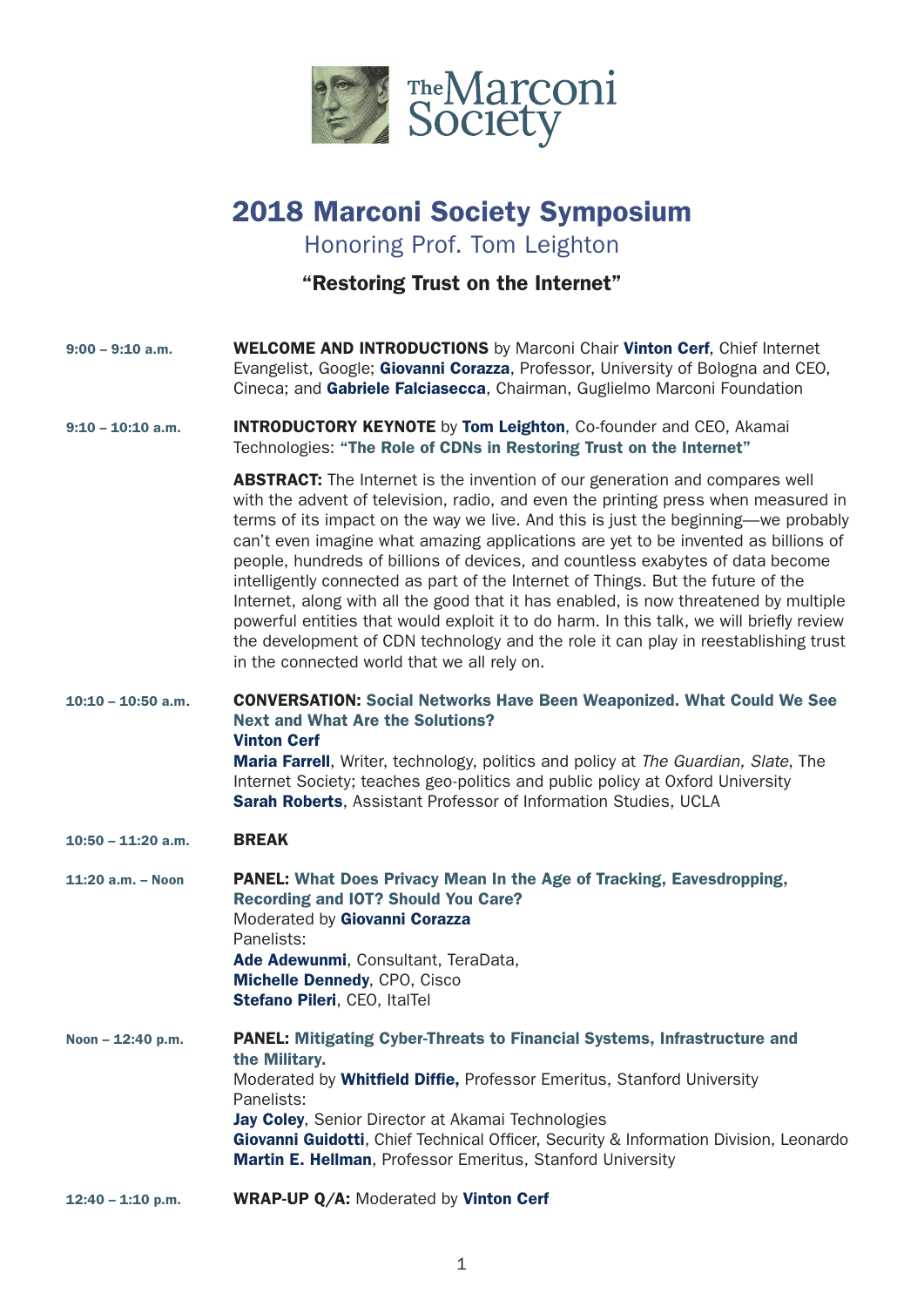

# 2018 Marconi Society Symposium Honoring Prof. Tom Leighton

"Restoring Trust on the Internet"

## Speaker Profiles



#### Ade Adewunmi, Senior Industry Consultant, Teradata

Ade Adewunmi is a senior industry consultant at Teradata with a focus on public sector organisations, especially those operating in the health space. As a problem solver working at the intersection of data, digital and strategy she advises organisations on how to make the best use of their data and harness the power of analytics. She blogs about the ways in which data can be made useful for organisations and wider society as well as the leadership and organisational cultures that make this possible. When she's not advising or blogging or speaking about

technology and data, she almost certainly is watching too much TV and justifying it on the grounds of cultural relevancy (as if any justification were needed!).



Dr. Vinton G. Cerf, Vice President and Chief Internet Evangelist, Google; Marconi Society Fellow

Dr. Cerf contributes to global policy development and continued spread of the Internet. Widely known as one of the "Fathers of the Internet," Cerf is the codesigner of the TCP/IP protocols and the architecture of the Internet. He has served in executive positions at MCI, the Corporation for National Research Initiatives and the Defense Advanced Research Projects Agency and on the faculty of Stanford University. He served as chairman of the board of the Internet Corporation for

Assigned Names and Numbers (ICANN) from 2000-2007 and has been a Visiting Scientist at the Jet Propulsion Laboratory since 1998. He currently serves as chair of the Marconi Society.

Cerf was founding president of the Internet Society (ISOC) from 1992-1995. He has served as President of the Association for Computing Machinery, chairman of the American Registry for Internet Numbers (ARIN) and completed a term as Chairman of the Visiting Committee on Advanced Technology for the US National Institute of Standards and Technology. President Obama appointed him to the National Science Board in 2012. He has received numerous awards and commendations in connection with his work on the Internet, including the US Presidential Medal of Freedom, US National Medal of Technology, the Queen Elizabeth Prize for Engineering, the Prince of Asturias Award, the Tunisian National Medal of Science, the Japan Prize, the Charles Stark Draper award, the ACM Turing Award, the Franklin Medal, Officer of the Legion d'Honneur and 29 honorary degrees. In December 1994, People magazine identified Cerf as one of that year's "25 Most Intriguing People."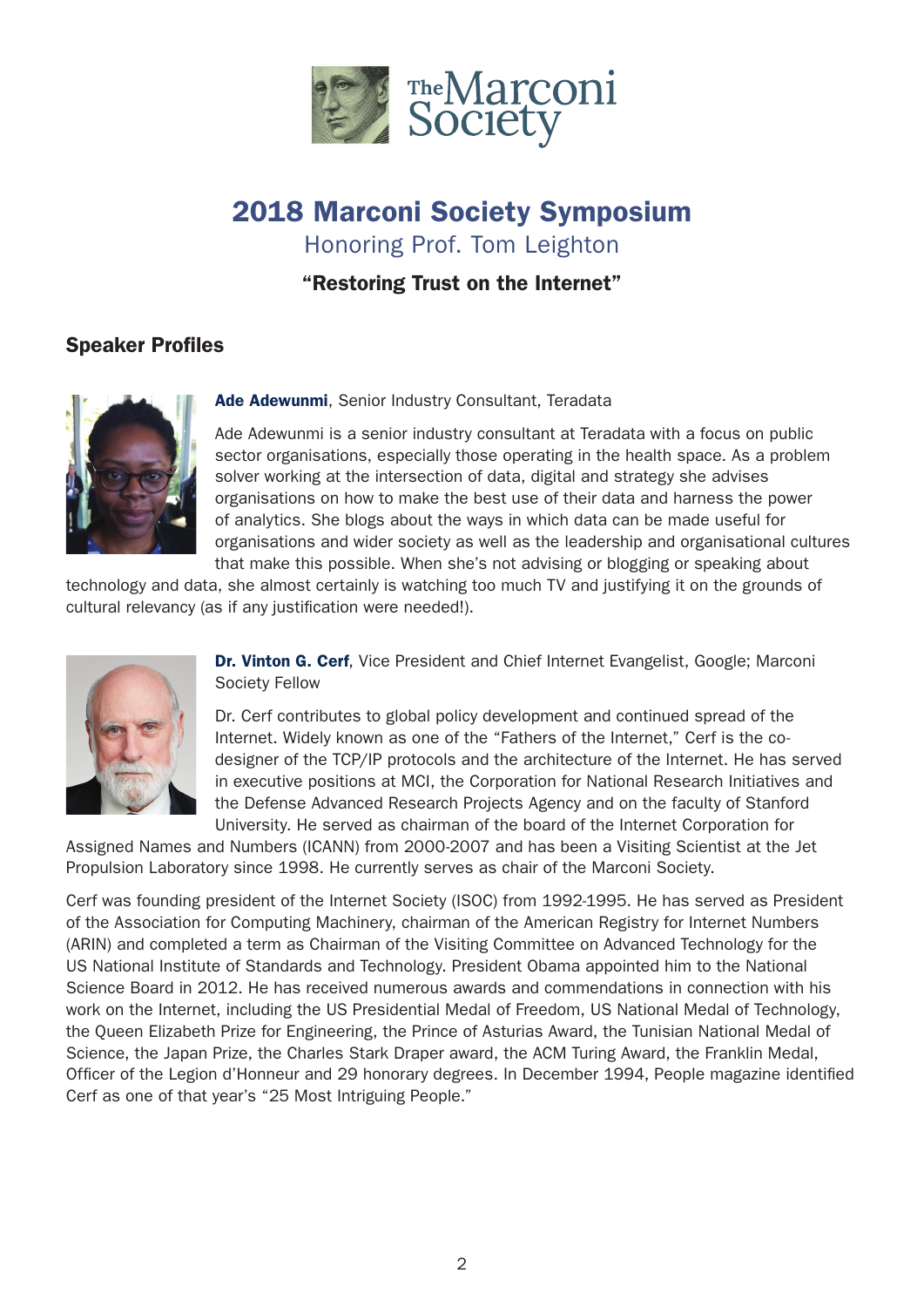Jay Coley, Senior Director – Security Strategy and Planning, EMEA, Akamai Technologies



As a Senior Director at Akamai Technologies, Jay Coley is responsible for Akamai's Security (Sales and Pre-sales) Strategy in EMEA. He joined Akamai in early 2014, when the company acquired DDoS and mitigation specialists Prolexic.

With a career in the technology industry spanning more than 20 years, Coley has become an expert in Security and Network engineering, with a particular focus on DDoS mitigation and Application Security. He joined Prolexic in 2006, where he held a number of positions including being responsible for Prolexic's global architecture delivering DDoS mitigation services as VP for Global Solutions Architecture. Prior to

joining Prolexic, Coley held positions with NTT and XchangePoint. Mr. Coley holds a BS in Computing and IT as well as serving for eleven years in the US Military.

Professor Giovanni Emanuele Corazza, Professor, Department of Electrical, Electronic, and Information Engineering "Guglielmo Marconi", University of Bologna: President, Cineca



Giovanni Emanuele Corazza is a Full Professor at the Alma Mater Studiorum University of Bologna and President of the High-Power Computing Cineca consortium, founder of the Marconi Institute for Creativity, President of the Scientific Council of the Fondazione Guglielmo Marconi, and member of the Marconi Society Board of Directors. He was a member of the Alma Mater Board of Directors from 2012-2018, Head of the Department of Electronics, Computer Science and Systems (DEIS) from 2009 to 2012, Chairman of the School for Telecommunications from 2000 to 2003, member of the Board of the 5G Infrastructure Association from 2013 to 2017, Vice-

Chairman of the NetWorld2020 European Technology Platform from 2013 to 2017, Chairman of the Advanced Satellite Mobile Systems Task Force (ASMS TF), and Founder and Chairman of the Integral Satcom Initiative (ISI). His multidisciplinary research interests are in 5G communication networks, navigation and positioning, and creativity studies.

Michelle Finneran Dennedy, Vice President and Chief Privacy Officer, Cisco



Ms. Dennedy works to raise awareness and create tools that promote privacy, quality, respect, trust, and asset-level possibilities for data. She is a unique visionary in the field of privacy and the IT industry, bringing together multifaceted approaches that provide sincere privacy protections and drive business value. She has led security and privacy initiatives ranging from regulatory compliance, privacy engineering, advocacy and education efforts to litigation, at companies including Cisco, McAfee/ Intel Security, Oracle, and Sun Microsystems. She founded The iDennedy Project, which seeks to change how people think about information and data and co-authored

The Privacy Engineer's Manifesto: Getting from Policy to Code to QA to Value.

Dennedy sits on the boards of the International Association of Privacy Professionals (IAPP) and has been honored with many industry awards including being named one of "California's Most Powerful and Influential Women" by the National Diversity Council. She received the IAPP Vanguard Award; was named a "Woman of Influence for Security and Privacy" by the Executive Women's Forum (EWF) and CSO Magazine; and most recently, named "Woman of the Year in Technology and Transformation" by the Stevie American Business Awards.

Dennedy has a Doctorate of Law degree from Fordham University and a Bachelor of Science degree in Clinical, Counseling and Applied Psychology and Economics from The Ohio State University.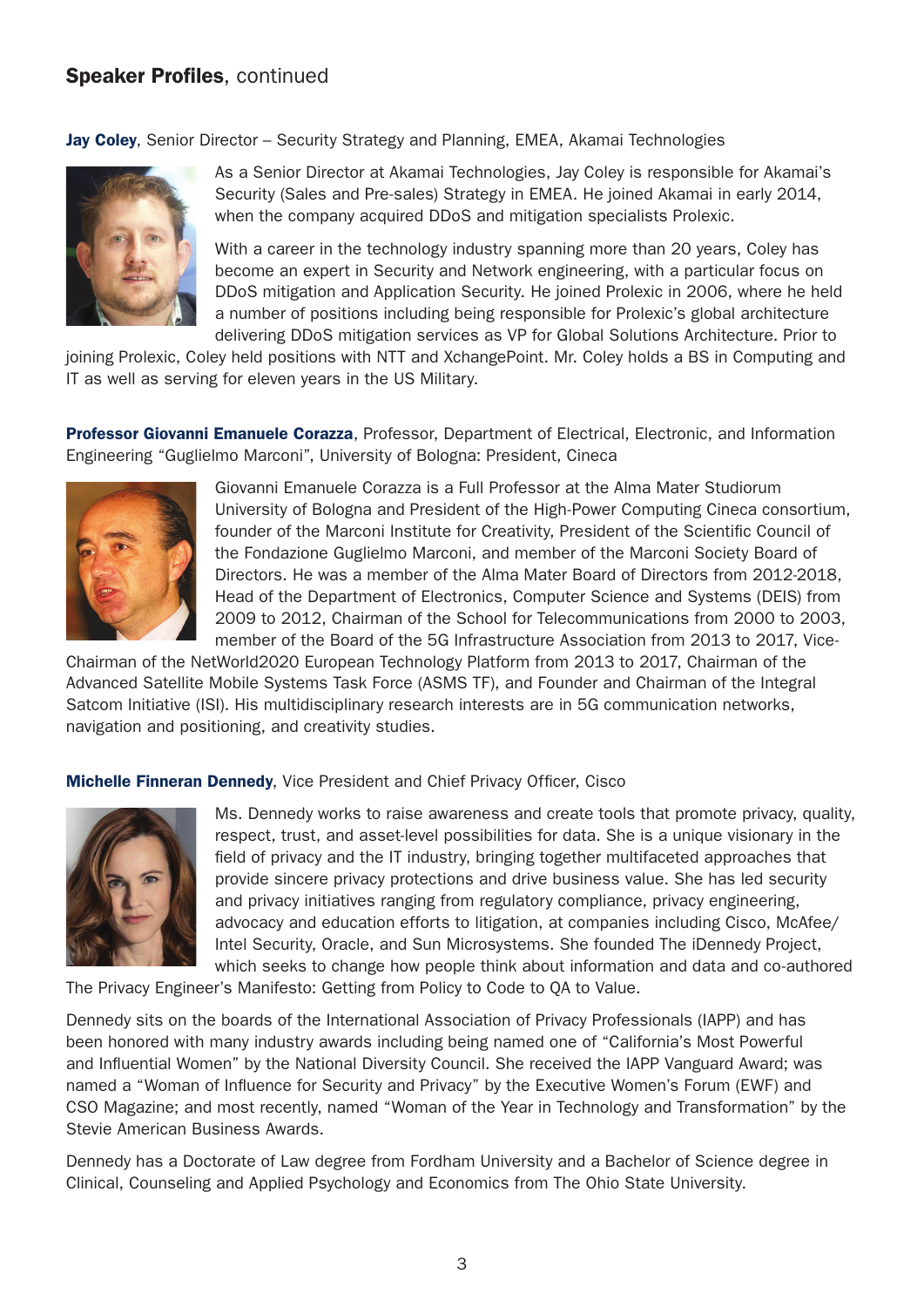Dr. Whitfield Diffie, Professor Emeritus, Stanford University, and Consulting Scholar at CISAC



Dr, Diffie, a Marconi Fellow, is best known for the discovery of the concept of public key cryptography, in 1975, which he developed along with Stanford University Electrical Engineering Professor Martin Hellman. Public key cryptography, which revolutionized not only cryptography but also the cryptographic community, now underlies the security of Internet commerce. During the 1980s, Diffie served as manager of secure systems research at Northern Telecom. In 1991, he joined Sun Microsystems as distinguished engineer and remained as Sun fellow and chief security officer until the spring of 2009. Diffie spent the 1990s working to protect the

individual and business right to use encryption, for which he argues in the book "*Privacy on the Line, the Politics of Wiretapping and Encryption*," written jointly with Susan Landau. Diffie is an ACM Turing Laureate, a Marconi fellow and the recipient of a number of awards including the National Computer Systems Security Award (given jointly by NIST and NSA) and the Franklin Institute's Levy Prize.

Maria Farrell, Writer, technology, politics and policy at *The Guardian*, *Slate*, The Internet Society; teaches geo-politics and public policy at Oxford University



Maria Farrell is an Irish writer and consultant, based in London. Her client work currently focuses on the future of the Internet. She teaches geo-politics and public policy on Oxford University's doctoral programme in cyber security.

Maria was deputy head of corporate affairs and policy officer at ICANN, based in Brussels, Los Angeles and Washington D.C. She then led communications and a government advisory project at infoDev, the World Bank/IFC program on technology and development. She was an Internet policy specialist at the International Chamber of Commerce, Paris, the UK's Confederation of British Industry and The Law Society

of England and Wales in the early 2000s.

Maria writes for The Guardian, Slate, and Irish Times, and recently finished a commissioned series for Medium on 'how to cope with the end of the world'. From 2011 – 2018 she was a board director of the Open Rights Group. She has appeared as a technology policy expert on NBC, Sky News and the BBC, and blogs at www.crookedtimber.org. Twitter: @mariafarrell

Giovanni Guidotti, Chief Technical Officer, Security & Information Division, Leonardo



Mr. Guidotti graduated with Honors in Electrical Engineering at the University of Bologna in 1979 and joined Telettra, working there 12 years in the field of digital communications for defense applications with a variety of responsibilities, technical and managerial. In 1987 he spent 6 months at the University of California as Research Visitor, and in the following years he also acted as government expert in NATO and EUROCOM technical groups. Next, he moved to Alcatel, where he was responsible for developments in Radio Relays, PDH and SDH communications and DVB-T. He then joined Telit as Technical Director, working on IP-based GSM Systems

and GSM-R terminals.

In 2001 he joined Selex Communications, working in military, professional and civil telecommunications, and in 2013 was appointed Chief Technical Officer for the Security & Smart Division of Selex ES, a company of the Finmeccanica Group, afterwards renamed as Leonardo. His main technical activities are in the field of Mission Critical Communications, Physical and Cyber Security, Air and Ground Transport Systems, Automation, Information Technology applications and services. He has published tens of technical papers and holds 10 patents and has been teaching Project Management at the University of L'Aquila for several years.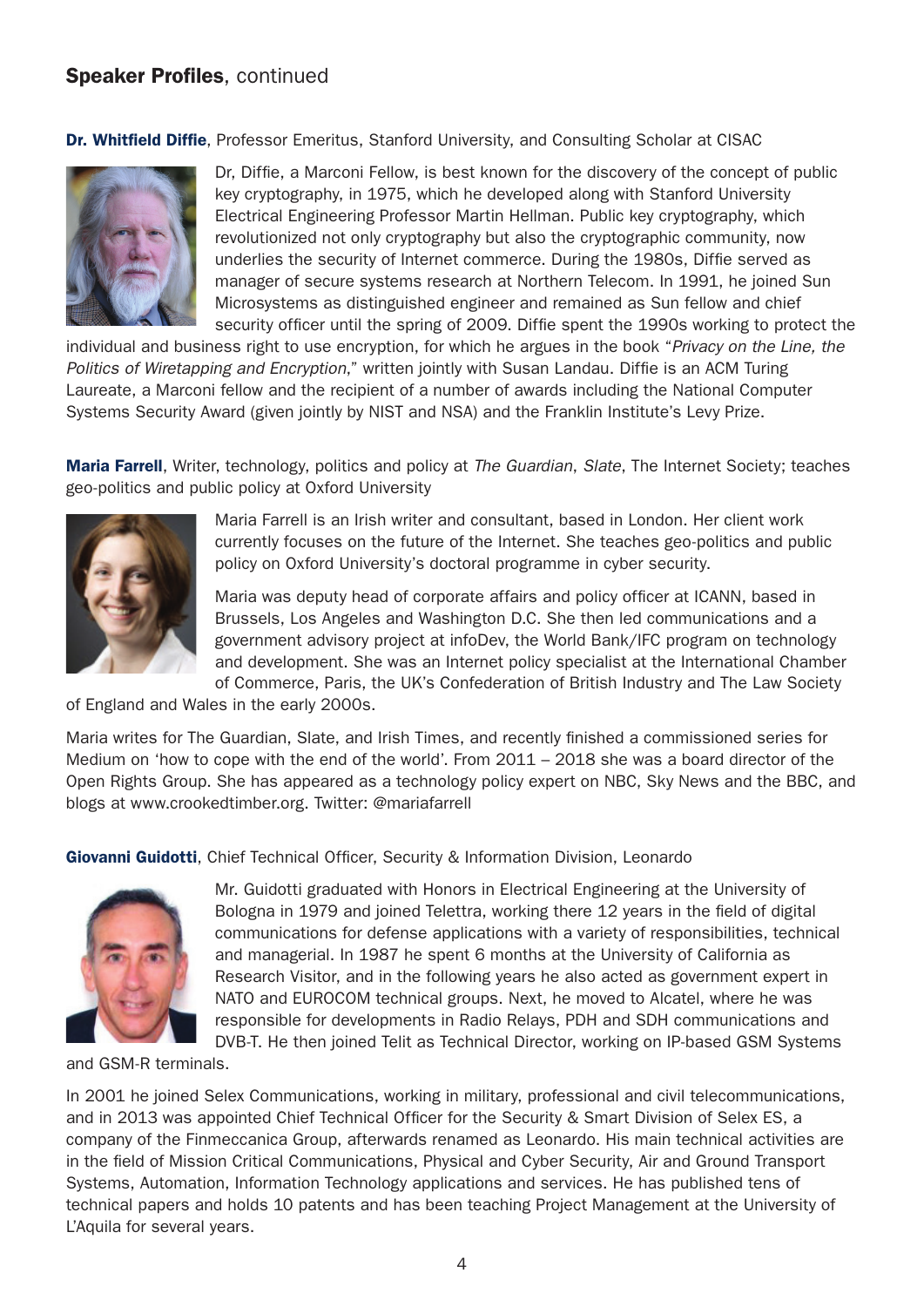#### Dr. Martin E. Hellman, Professor Emeritus, Stanford University



Martin E. Hellman is best known for his invention, with Diffie and Merkle, of public key cryptography, the technology that, among other uses, enables secure Internet transactions. It is used to transfer literally trillions of dollars every day. He has been a long-time contributor to the computer privacy debate and was a key participant in the "first crypto war" of the late 1970s and early 80s that established the right of academic cryptographic researchers to publish their papers, free of government interference.

His work has been recognized by a number of honors and awards, including election to the National Academy of Engineering, induction as one of the first two dozen "Stanford Engineering Heroes," the National Inventors Hall of Fame, and the Marconi International Fellowship – and, most recently, the 2015 ACM Turing Award, often called "the Nobel Prize of Computer Science." More detailed information is available on his honors and awards, his university service, and his professional and civic service.

Dr. Tom Leighton, Akamai Technologies Co-founder and CEO; 2018 Marconi Fellow



Dr. Tom Leighton co-founded Akamai Technologies in 1998 and served as Akamai's Chief Scientist until he became CEO in 2013.

As a professor of Applied Mathematics at MIT, Leighton became one of the world's preeminent authorities on algorithms for network applications and cybersecurity, Dr. Leighton discovered a solution to freeing up web congestion using applied mathematics and distributed computing. Akamai used this technology to create the world's largest distributed computing platform, which today delivers and secures tens of millions of requests per second to billions of users around the world. He

holds more than 50 patents involving content delivery, Internet protocols, algorithms for networks, cryptography and digital rights management. He and Akamai's co-founder Danny Lewin were inducted into the National Inventors Hall of Fame in 2017 for having "invented the methods needed to intelligently replicate and deliver content over a large network of distributed servers, technology that would ultimately solve what was becoming a frustrating problem for Internet users known as the 'World Wide Wait.'" In 2018, the Marconi Society selected him to receive the Marconi Prize for "his fundamental contributions to technology and the establishment of content delivery networks." He is also a member of the National Academy of Sciences, the National Academy of Engineers, and the American Academy of Arts and Sciences.